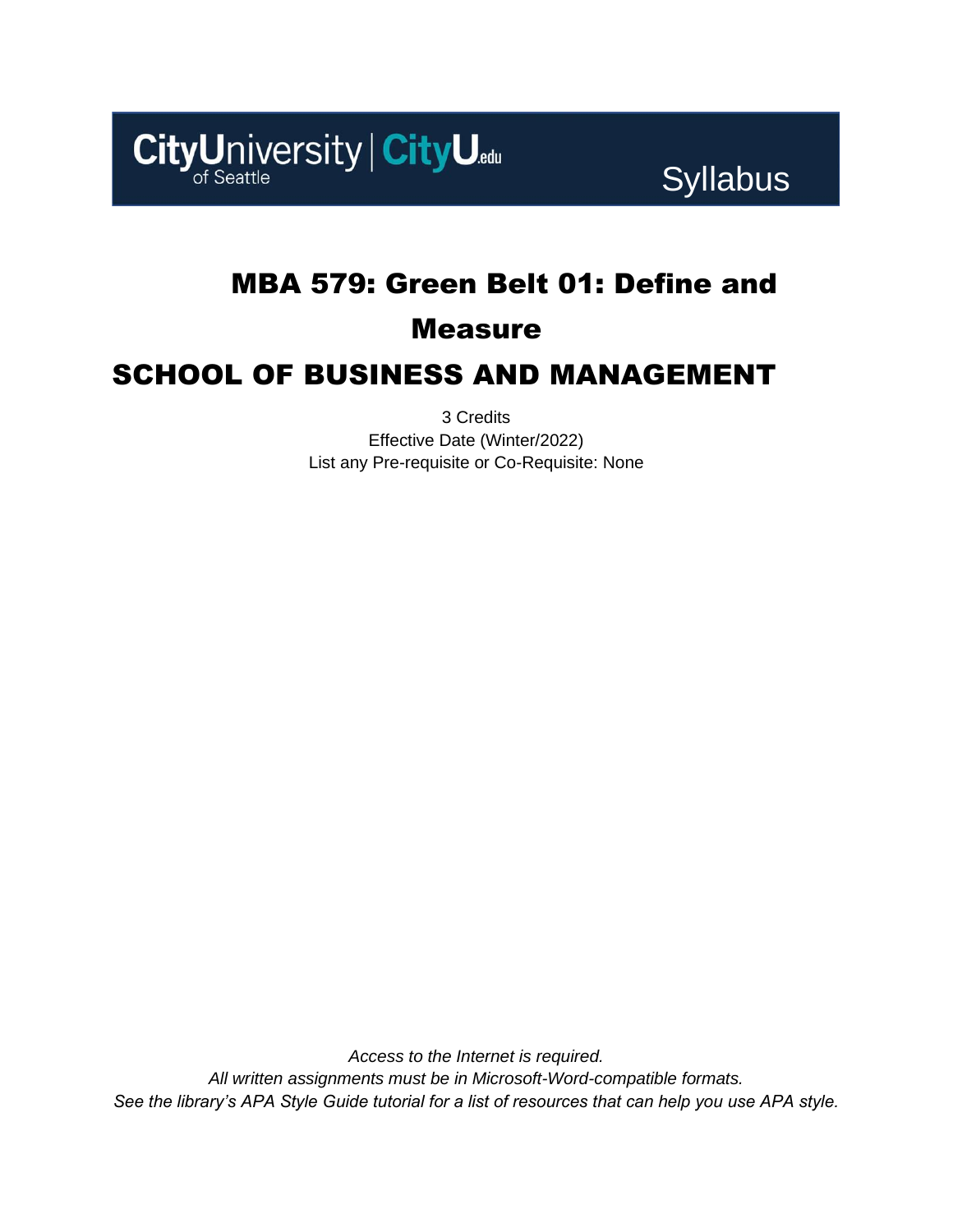# Faculty Information

[INSTRUCTOR MAY INSERT PERSONAL MESSAGE IF DESIRED]

## Contact Information

Faculty Name: FACULTY NAME

Contact Information: CONTACT INFORMATION

## Course Description

This course covers the first part of a two-phase learning plan for Six Sigma Green Belt. In this preliminary section, learners will be introduced to Define and Measure phases of the Define, Measure, Analyze, Improve, and Control (DMAIC) process. The cohesive body of knowledge that is presented in this class constructs the foundation that students need for effective identification and measurement of organizational opportunities. This course is designed to help students gain an in-depth understanding of the key decision points, systems and processes, tools, and methods that facilitate Define and Measure phases of Six Sigma projects.

### Course Resources

Required and recommended resources to complete coursework and assignments are found on the course [Reading List.](https://cityu.alma.exlibrisgroup.com/leganto/login?auth=SAML) Access is provided through the Reading List link in your online course as well as from the library homepage ("Find Your Reading List" button).

**Note**: Required resources that must be purchased by the student are tagged "Purchase from a vendor of your choosing." Required resources with a direct link, "Available through CityU Library", are available electronically at no cost to students.

Students in Canada may purchase course resources from the [Canada Bookstore,](https://www.cityubookstore.ca/index.asp) and students outside the U.S. and Canada should contact their advisor or textbook coordinator for additional information.

## Course Outcomes

After completion of this course learners will be able to: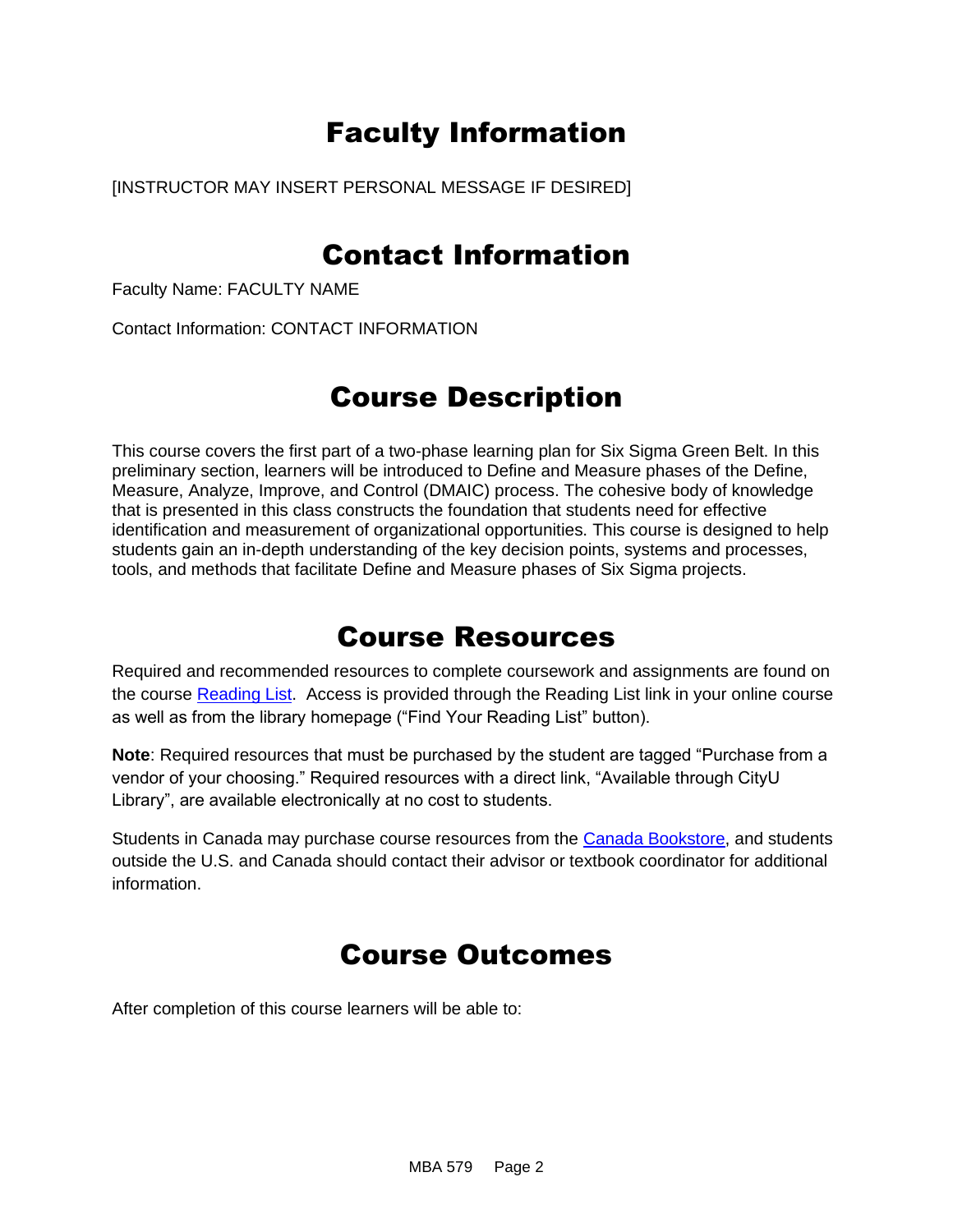- Define, select, and calculate process capability indices.
- Describe and analyze sampling concepts including their bias, accuracy, and precision.
- Utilize gauge repeatability and reproducibility study to analyze measurement system capability.
- Develop a problem statement and evaluate it in relation to baseline performance.
- Select and apply Six Sigma tools and techniques to define an opportunity for improvement and measure process performance
- Determine when to apply the Six Sigma methodology as opposed to other problemsolving approaches.

# Additional Information

### **CORE CONCEPTS, KNOWLEDGE, AND SKILLS**

- Six Sigma and Organizational Strategy
- Lean Principles in the Organization
- Project Identification
- Project Management Fundamentals
- Team Dynamics and Performance
- Probability and Statistics
- Data Collection and Basic Statistical Analysis
- Process Capability
- Measurement System Management

# Grading Scale

The grades earned for the course will be calculated using City University of Seattle's decimal grading system, found in the current University Catalog [\(https://www.cityu.edu/catalog/\)](https://www.cityu.edu/catalog/).

Grading rubrics with details on how each assignment will be graded are located under *Assignments* and/or in *My Grades* in the online course menu. Students should review the rubric for each assignment prior to completing their work in order to understand how it will be assessed.

| <b>Overview of Required Assignments</b>                                       | % of Final Grade |
|-------------------------------------------------------------------------------|------------------|
| Instructor Determined Activities (including participation)                    | 30%              |
| Quizzes (2)                                                                   | 30%              |
| Individual Phased Project: Process Improvement - Define and Measure<br>Phases | 40%              |
| TOTAL                                                                         | 100%             |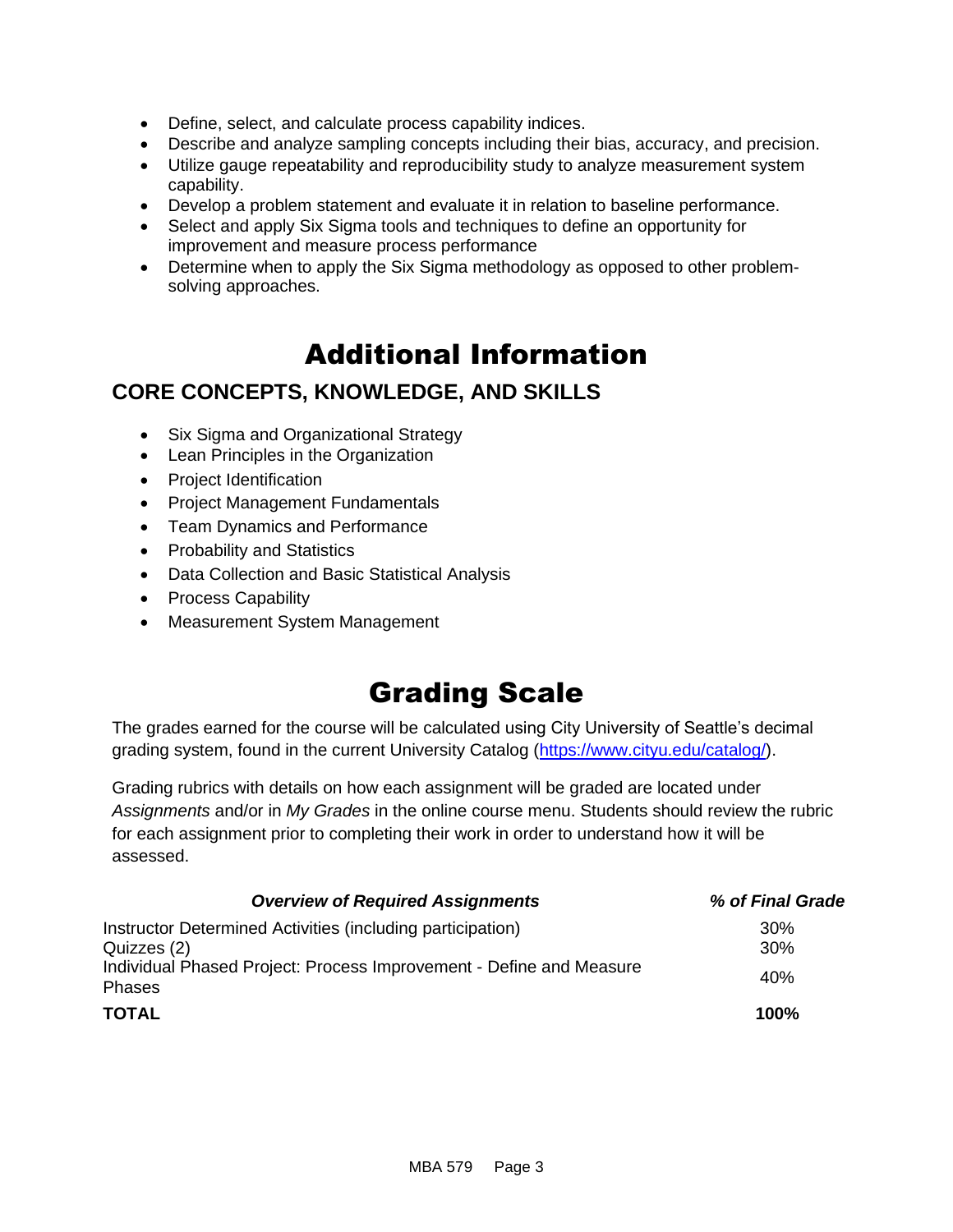# Course Assignments and Grading

The instructor will provide grading rubrics that will provide more detail as to how each assignment will be graded.

#### **Instructor Determined Activities (Weekly Discussions)**

Whether in class, online, or in a mixed mode setting, students will be graded on their participation in classroom discussions; their ability to present, explain, or defend alternative viewpoints; and the degree to which they have mastered the concepts and principles inherent in the study of business management. Written work will be assessed not only on relevance to the subject presented, but also on adherence to good written form, APA style, and professional presentation. The instructor may also choose to create additional activities to support learning in the classroom or online.

| <b>Components</b>            | % of Grade |
|------------------------------|------------|
| <b>Quality of Responses</b>  | .50%       |
| <b>Quantity of Responses</b> | 30%        |
| Timeliness                   | <b>20%</b> |
| <b>TOTAL</b>                 | 100%       |

#### **Quizzes (2)**

The purpose of these formative assessments is to give students and the instructor the opportunity to assess the achieved level of learning progress. These results allow students to focus on those areas that need further clarification and enable the instructor to assist those students that need additional support. The questions will be selected from key domains of the Define and Measure phases of the DMAIC methodology. These multiple-choice assessments follow ASQ (American Society for Quality) exam format and are designed in a way to equip students with practical knowledge in two primary areas: (1) to define an organizational problem, opportunity for improvement, and stakeholder requirements, and (2) to measure process performance.

| <i>Components</i>              | % of Grade |
|--------------------------------|------------|
| Completion of Quiz by Due Date | 15%        |
| Accuracy of Solution           | 85%        |
| <b>TOTAL</b>                   | 100%       |

#### **Individual Phased Project: Process Improvement - Define and Measure Phases**

For this two-phase project, the instructor will provide a real-world scenario to students. This case will challenge students' understanding and application of key concepts of Six Sigma and DMAIC methodology. Students will utilize Minitab Software to analyze the information provided for the scenario. The project is designed to encourage students to apply proper methods, tools, techniques, and frameworks of Six Sigma to identify the most critical and impactful opportunities for improvement and to assess the performance of the corresponding process. Students will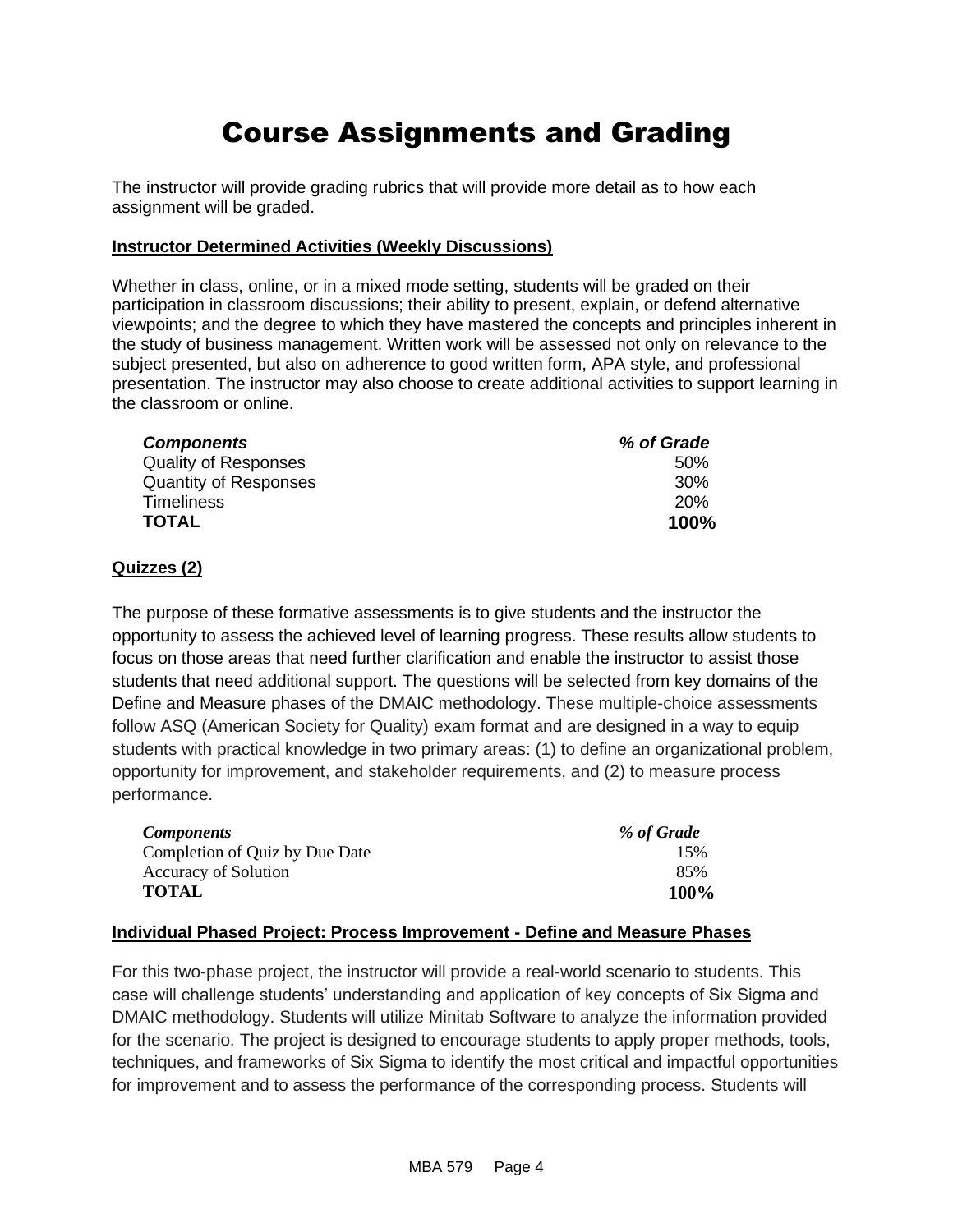submit a final report summarizing Minitab results, their interpretations, and conclusions in 4-6 pages using proper APA format. Additional resources are not required.

#### **Required sections for the Process Improvement Define Phase include:**

- a) Business Need/Strategic Alignment this is a short (less than one page) introduction to the project identifying how the project meets the organization's business need and strategic objectives.
- b) Project Charter: The project charter is the document issued by the project initiator or sponsor that formally authorizes the existence of a project and provides the project manager with the authority to apply organizational resources to project activities. The Project Charter should include:
	- Project purpose or justification,
	- Measurable project objectives and related success criteria,
	- Project Scope
	- High- level requirements,
	- Assumptions and constraints,
	- High- level project description and boundaries,
	- High- level risks,
	- Summary milestone schedule,
	- Summary budget,
	- Stakeholder list,
	- Project approval requirements (i. e., what constitutes project success, who decides the project is successful, and who signs off on the project).
- c) Schedule Develop a schedule to include the following:
	- Project Name
	- WBS deliverables, sub-deliverables, work packages and activities.
	- Predecessors at the work package or activity level
	- Identified critical path
	- Identified float
	- Milestones
- d) Risk Management Create a risk plan which identifies the following:
	- Qualitative impact rating matrix
	- Qualitative probability rating matrix
	- Risk cube
	- Risk log for monitoring and controlling purposes
- e) Project Team and Communication Plan:
	- Define the communication processes for the project and how each stakeholder will receive project communications. This can include a Communication Matrix.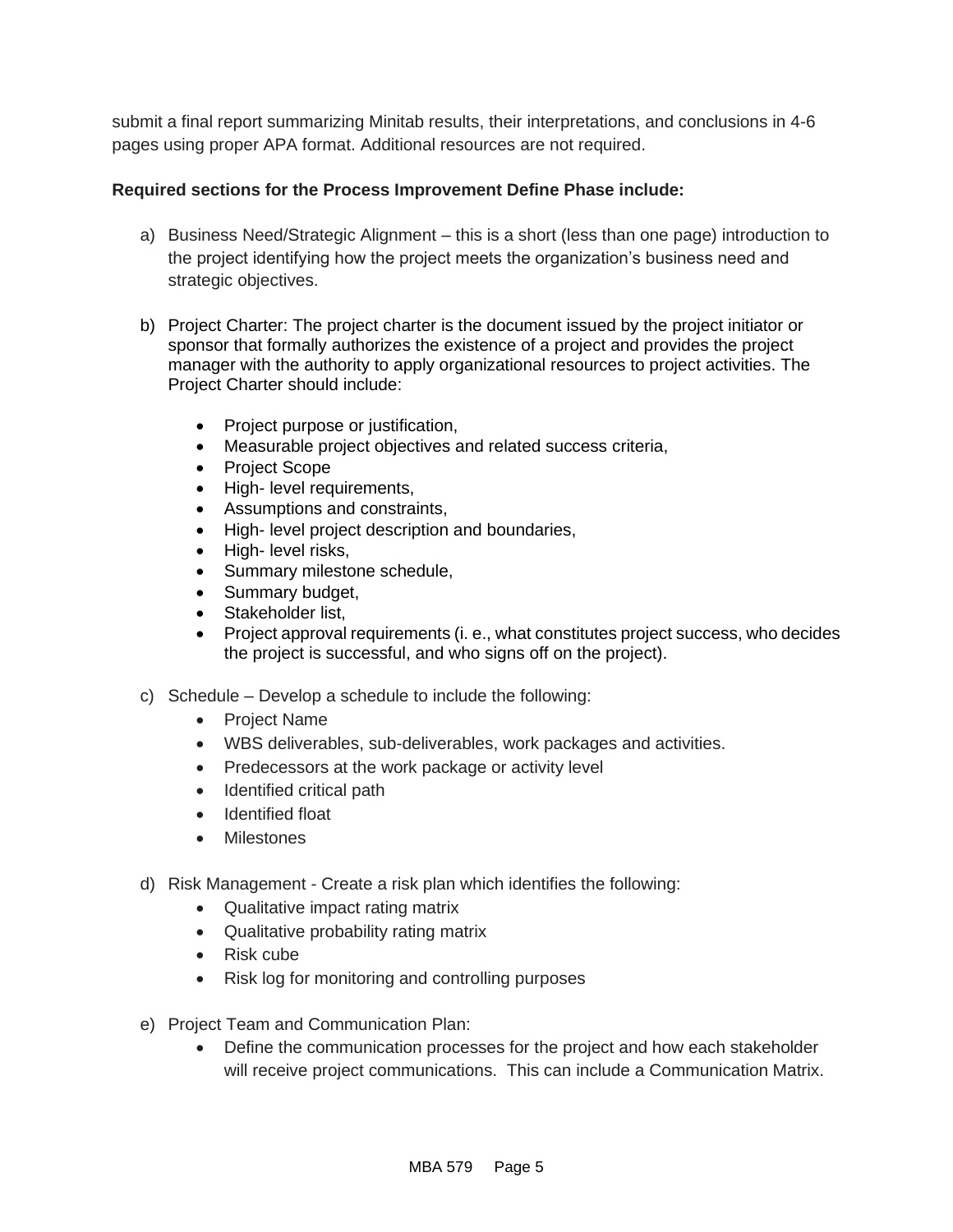### **Required sections for the Process Improvement Measure Phase include:**

- a) Baseline data collection plan: This is a short description of the baseline data collection plan to make sure that the data collected are meaningful and valid.
- b) Sampling Plans Develop a Sampling Plan to include the following:
	- Ways of collecting data (i.e. check sheet, survey, documents, and records, etc.)
	- Type of data to be collected
	- Sample Size
- c) Graphical Summary: Use Minitab software to visually display, analyze, clarify, and interpret numerical data:
	- Histogram, Bar Chart
	- Time Series
	- Box Plot
	- Scatter Diagrams
	- Probability Plots
- d) Process Capability Analysis: Use Minitab to analyze how well a given process meets a set of specification limits:
	- Define Process Specifications
	- Analyze and interpret Process Capability Metrices (CP, CPK, PP, PPK)
	- Visually display Process Capability of the process
	- Calculate Process Six Sigma level using baseline data
- e) Measurement System, Precision and Accuracy, Analysis (MSA): Use Minitab to determine and interpret the amount of variation that exists within a measurement process:
	- Accuracy and Bias
	- Repeatability and Reproducibility (Gage R&R)
- f) Measure Phase Conclusion: Merge and summarize the highlights of Measure Phase

| <b>Components</b>                                      | % of Grade |
|--------------------------------------------------------|------------|
| Requirements                                           | 35%        |
| Analysis                                               | 30%        |
| Recommendations and Justifications                     | 15%        |
| Style Including Structure, Flow, Grammar, and Spelling | 10%        |
| <b>APA</b>                                             | 10%        |
| <b>TOTAL</b>                                           | 100%       |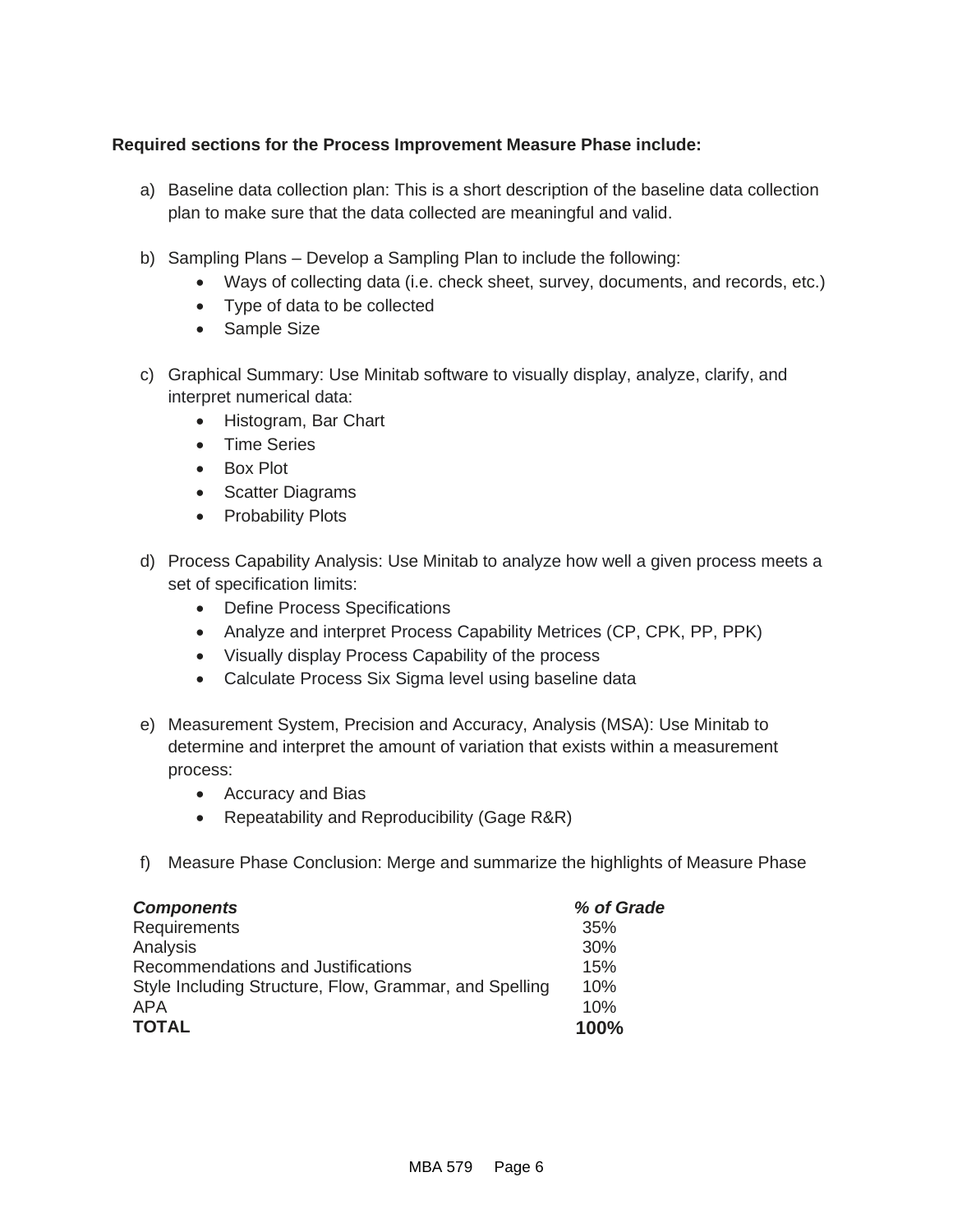# Course Policies

### Late Assignments

A critical aspect of management is to meet predefined deadlines. Therefore, all assignments are expected to be submitted when due. No late assignments are accepted. Life-situations do occur. When an issue arises coordinate with the instructor prior to the assignment's due date and the due date may be adjusted. It is in the best interest of the student to ensure that all assignments are submitted on time.

#### **Participation**

Class participation will be evaluated during class. Participation includes being prepared for class discussions and contributing meaningful content when appropriate. It also includes individual effort contributed to the team project.

#### Professional Writing

Assignments require error-free writing that uses standard English conventions and logical flow of organization to address topics clearly, completely, and concisely. CityU requires the use of APA style.

# University Policies

Students are responsible for understanding and adhering to all of City University of Seattle's academic policies. The most current versions of these policies can be found in the [University](http://www.cityu.edu/catalog/)  [Catalog](http://www.cityu.edu/catalog/) that is linked from the CityU Web site.

### Antidiscrimination

City University of Seattle and its staff and faculty are committed to supporting our students. We value equity, diversity, and inclusion as a way of life as well as the educational opportunities it provides. CityU will not tolerate any form of discrimination based on race, color, ethnicity, sexual orientation, gender identification, socioeconomic status, or religious values. If you have experienced any discrimination based on any of the above, we encourage you to report this to the University. Please report this to your instructor. If you do not feel safe reporting this to your instructor, please report to the Provost or to the Vice President of Student Affairs.

### Non-Discrimination & Prohibition of Sexual Misconduct

City University of Seattle adheres to all federal, state, and local civil rights laws prohibiting discrimination in employment and education. The University is committed to ensuring that the education environment is bounded by standards of mutual respect and safety and is free from discriminatory practices.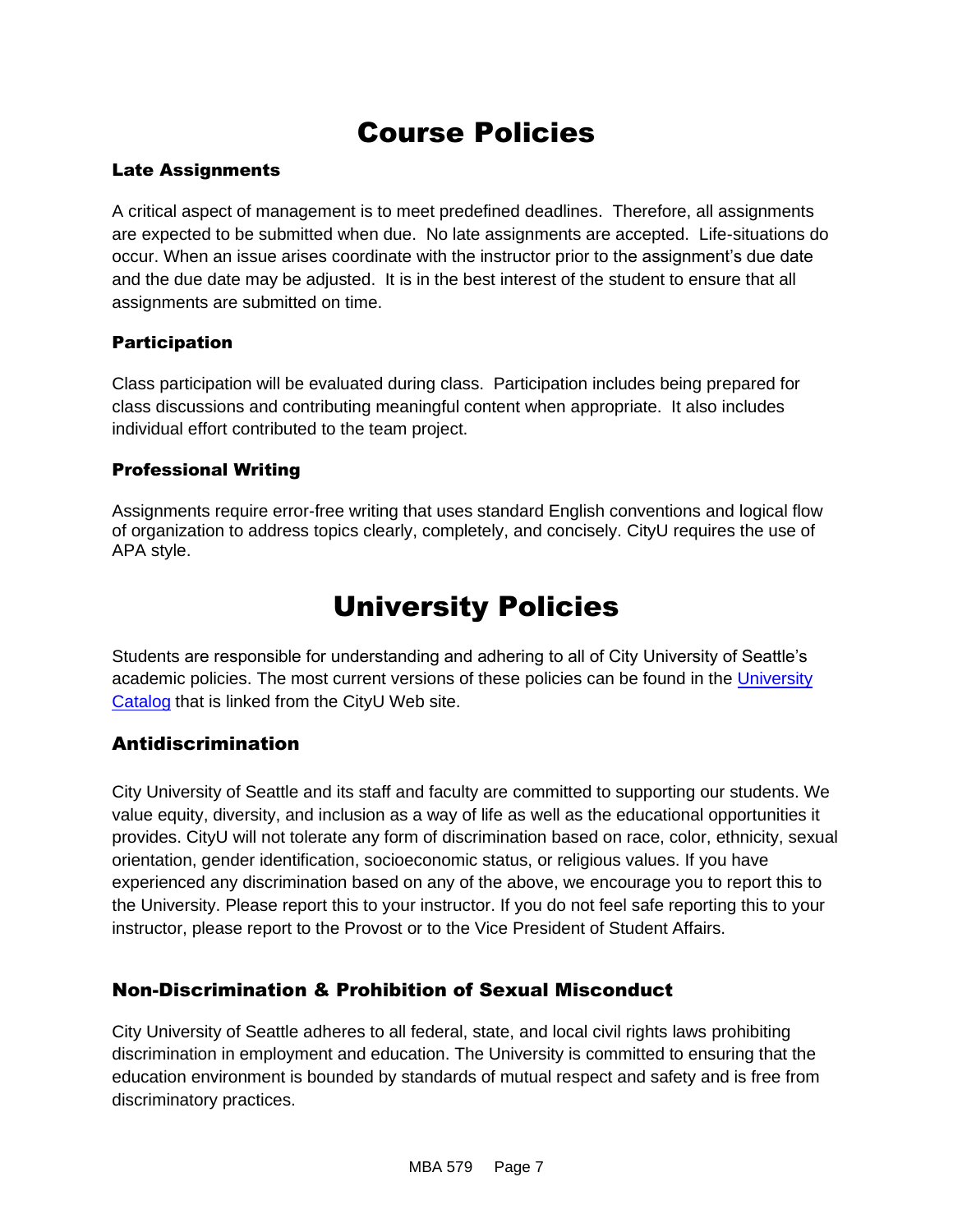In the U.S., the University is required by Title IX of the Education Amendments of 1972 to ensure that all of its education programs and activities do not discriminate on the basis of sex/gender. Sex include sex, sex stereotypes, gender identity, gender expression, sexual orientation, and pregnancy or parenting status. Sexual harassment, sexual assault, dating and domestic violence, and stalking are forms of sex discrimination, which are prohibited under Title IX and by City University of Seattle policy. City University of Seattle also prohibits retaliation against any person opposing discrimination or participating in any discrimination investigation or complaint process internal or external to the institution. Questions regarding Title IX, including its application and/or concerns about noncompliance, should be directed to the Title IX Coordinator. For a complete copy of the policy or for more information, visit <https://my.cityu.edu/titleix> or contact the Title IX Coordinator.

In Canada, in compliance with the British Columbia Human Rights Code, the Alberta Human Rights Act, WorksafeBC, and the Workers' Compensation Board of Alberta, the University believes that its environment should at all times be supportive and respectful of the dignity and self-esteem of individuals. Discrimination, harassment and bullying conduct, whether through person to person behaviour or via electronic communications such as email or social media is not acceptable and will not be tolerated. As an educational institution, it is our responsibility to cultivate an environment of excellence, equity, mutual respect and to recognize the value and potential of every individual. The University will take all necessary steps to meet or exceed the requirements of the law to prevent discrimination, harassment and bullying. The Respectful Workplace Policy for the prevention of discrimination, harassment and bullying policy and procedure can be found at<https://www.cityu.edu/discover-cityu/about-cityu/> under the Policies section or at [https://www.cityuniversity.ca/about/.](https://www.cityuniversity.ca/about/)

### Religious Accommodations

City University of Seattle has a policy for accommodation of student absences or significant hardship due to reasons of faith or conscience, or for organized religious activities. The University's policy, including more information about how to request an accommodation, is available in the University Catalog and on the my.cityu.edu student portal. Accommodations must be requested by the 20% mark of this course (e.g. day 14 of a ten-week course, day 7 of a 5-week course) using the Religious Accommodations Request Form found on the student dashboard in the my.cityu.edu student portal.

### Academic Integrity

Academic integrity in students requires the pursuit of scholarly activity that is free from fraud, deception and unauthorized collaboration with other individuals. You are responsible for understanding CityU's policy on academic integrity and adhering to its standards in meeting all course requirements. A complete copy of this policy can be found in the [University Catalog](http://www.cityu.edu/catalog/) in the section titled *Scholastic Honesty* under *Student Rights & Responsibilities*.